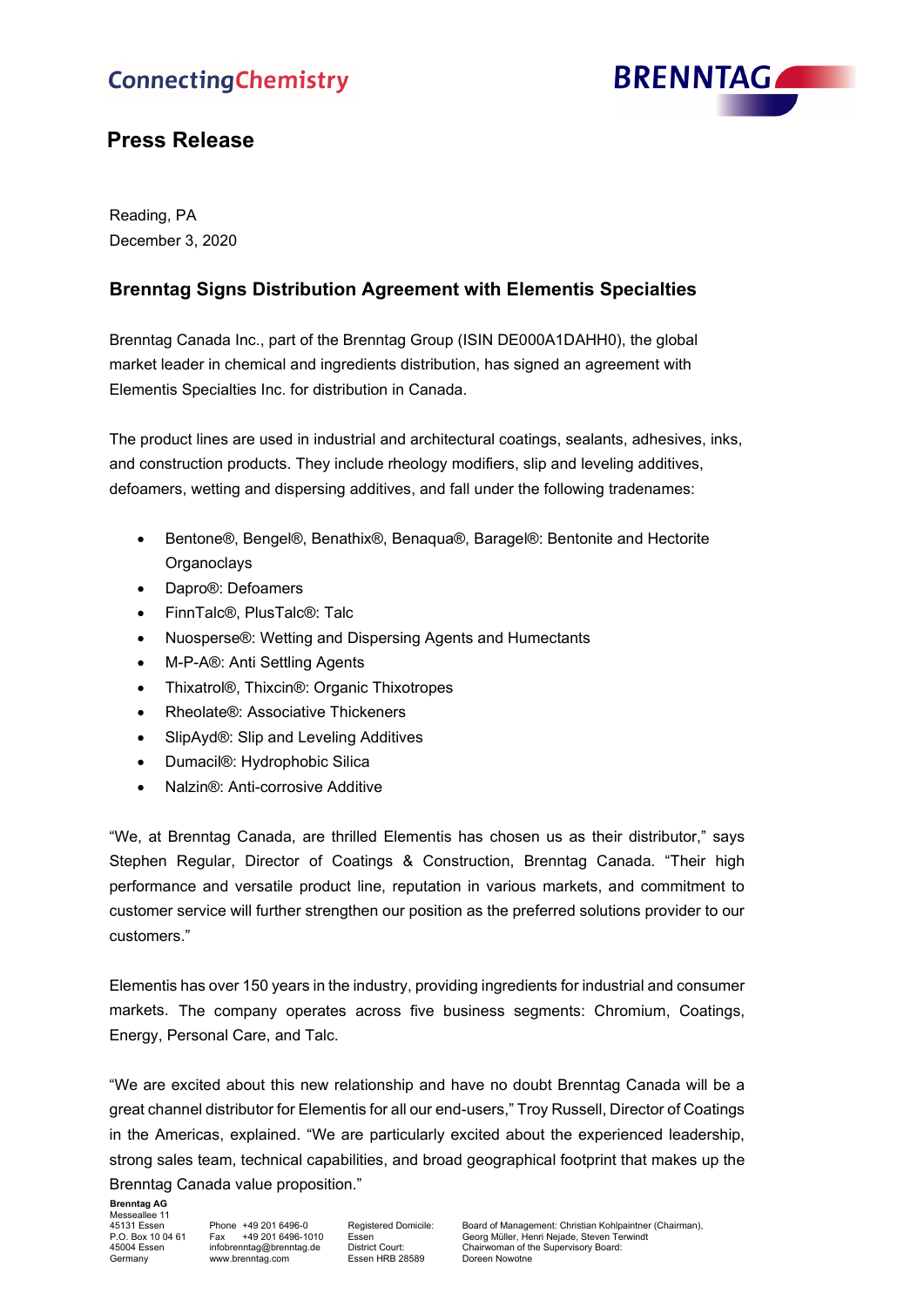#### **About Brenntag:**

Brenntag is the global market leader in chemical and ingredients distribution. We connect our suppliers and customers in value-adding partnerships. Our almost 17,500 employees provide tailor-made application, marketing and supply chain solutions. Technical and formulation support, market, industry and regulatory expertise as well as advanced digital tools are just some examples of our services that are aiming to create an excellent customer experience. Our full-line portfolio comprises specialty and industrial chemicals and ingredients of a worldclass supplier base. Building on its long-standing experience, unmatched global reach and local excellence, Brenntag works closely alongside its partners to make their business more successful. We are committed to contribute towards greater sustainability in our own business and the industries we serve, and to achieve sustainable profitable growth. Headquartered in Essen (Germany) and with regional headquarters in Philadelphia, Houston and Singapore, Brenntag operates a unique global network with more than 640 locations in 77 countries. The company generated sales of EUR 12.8 billion (USD 14.4 billion) in 2019. Brenntag shares are traded at the Frankfurt Stock Exchange (BNR). For more information on Brenntag North America, please visit [brenntag.com.](http://www.brenntag.com/)

#### **About Elementis**

Elementis is a global specialty chemical company listed on the London Stock Exchange. The company is known for its expertise in rheology and natural bio-functional ingredients and owns the world's largest source of high-quality hectorite natural clay. Elementis focuses on scientific innovation and development of products that enhance the performance and value of customers' products in the personal care, coatings and energy markets. In 2018, Elementis acquired Mondo Minerals, a leading high-performance, high-quality talc supplier. For more information, please visit [elementis.com.](http://www.elementis.com/)

#### **Press contact for Brenntag:**

Talitha Poore Brenntag North America, Inc. 5083 Pottsville Pike Reading, PA 19605 Telephone: (610) 916-3825 E-Mail: [brenntag@brenntag.com](mailto:brenntag@brenntag.com) [www.brenntagnorthamerica.com](http://www.brenntagnorthamerica.com/)